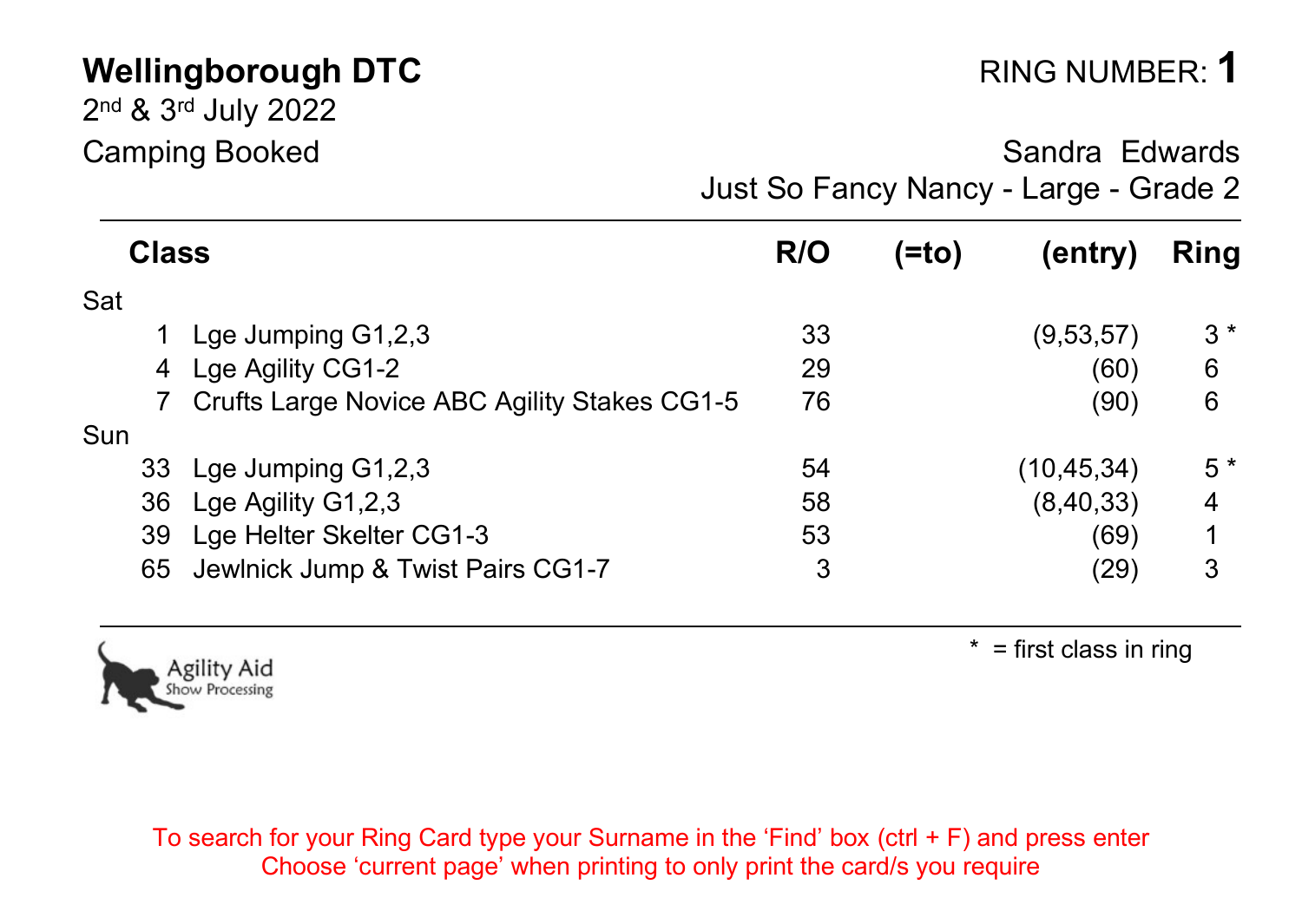2 nd & 3rd July 2022

Camping Booked **Camping Booked Camping Booked Owen** Edwards Wait For Me Meme - Large - Grade 5

| <b>Class</b> |                                      | R/O | (=to) | (entry)  | Ring |
|--------------|--------------------------------------|-----|-------|----------|------|
| Sun          |                                      |     |       |          |      |
|              | 34 Lge Jumping G4,5                  | 23  |       | (14, 27) | -3   |
|              | 37 Lge Agility G4,5                  | 4   |       | (13,25)  | 2    |
|              | 40 Lge Helter Skelter CG4-7          | 28  |       | (33)     |      |
|              | 65 Jewlnick Jump & Twist Pairs CG1-7 |     |       | (29)     | 3    |



 $* =$  first class in ring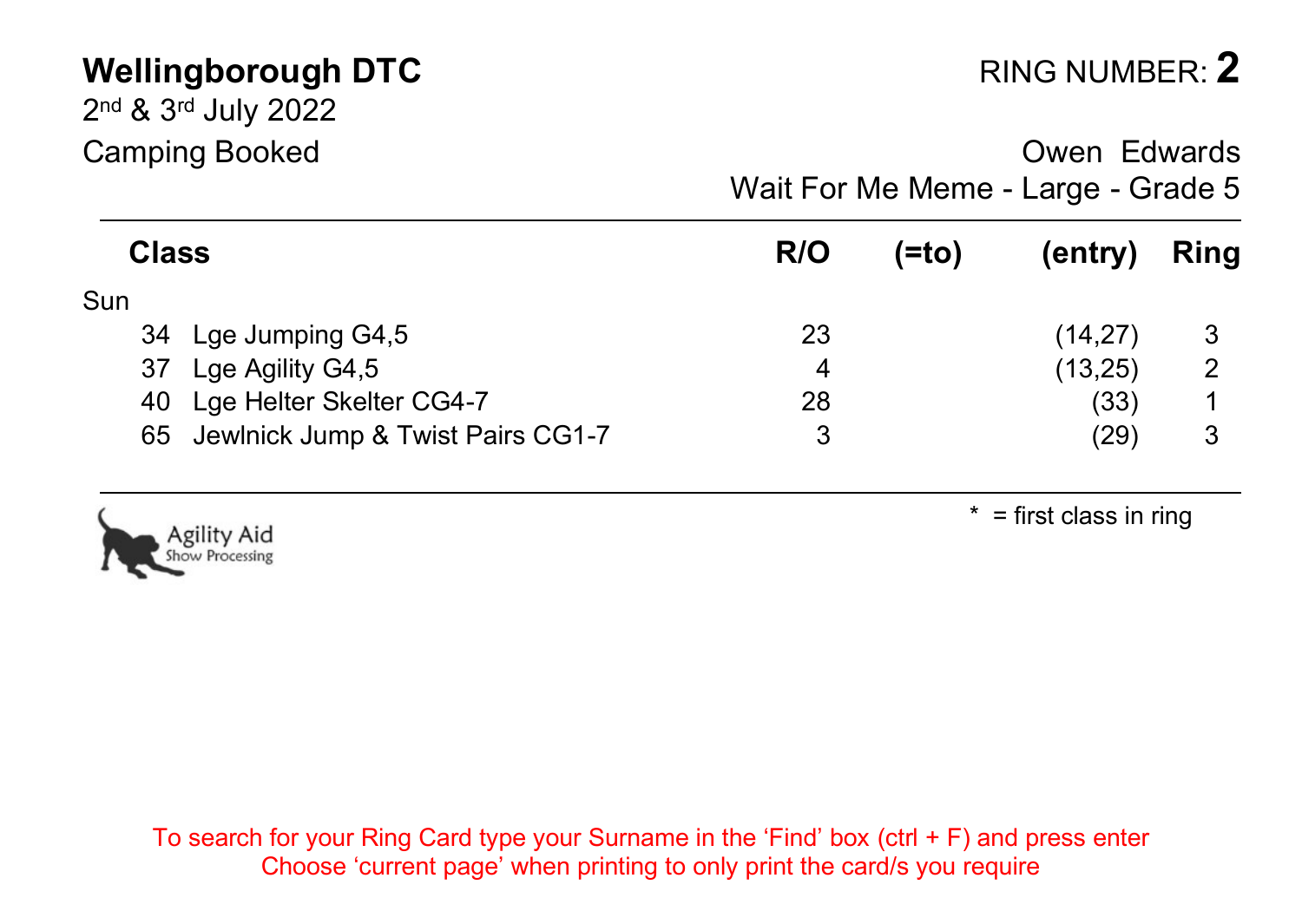2 nd & 3rd July 2022

Chloe Hargreaves Little Miss Lula Belle - Medium - Grade 1

| <b>Class</b>                   | R/O | (=to) | (entry)                   | <b>Ring</b> |
|--------------------------------|-----|-------|---------------------------|-------------|
| Sun                            |     |       |                           |             |
| 49 Med Jumping G1,2,3          | 52  |       | (7, 34, 18)               | 5           |
| 52 Med Agility G1,2,3          | 19  |       | (6, 28, 17)               | $4^*$       |
| Agility Aid<br>Show Processing |     |       | $*$ = first class in ring |             |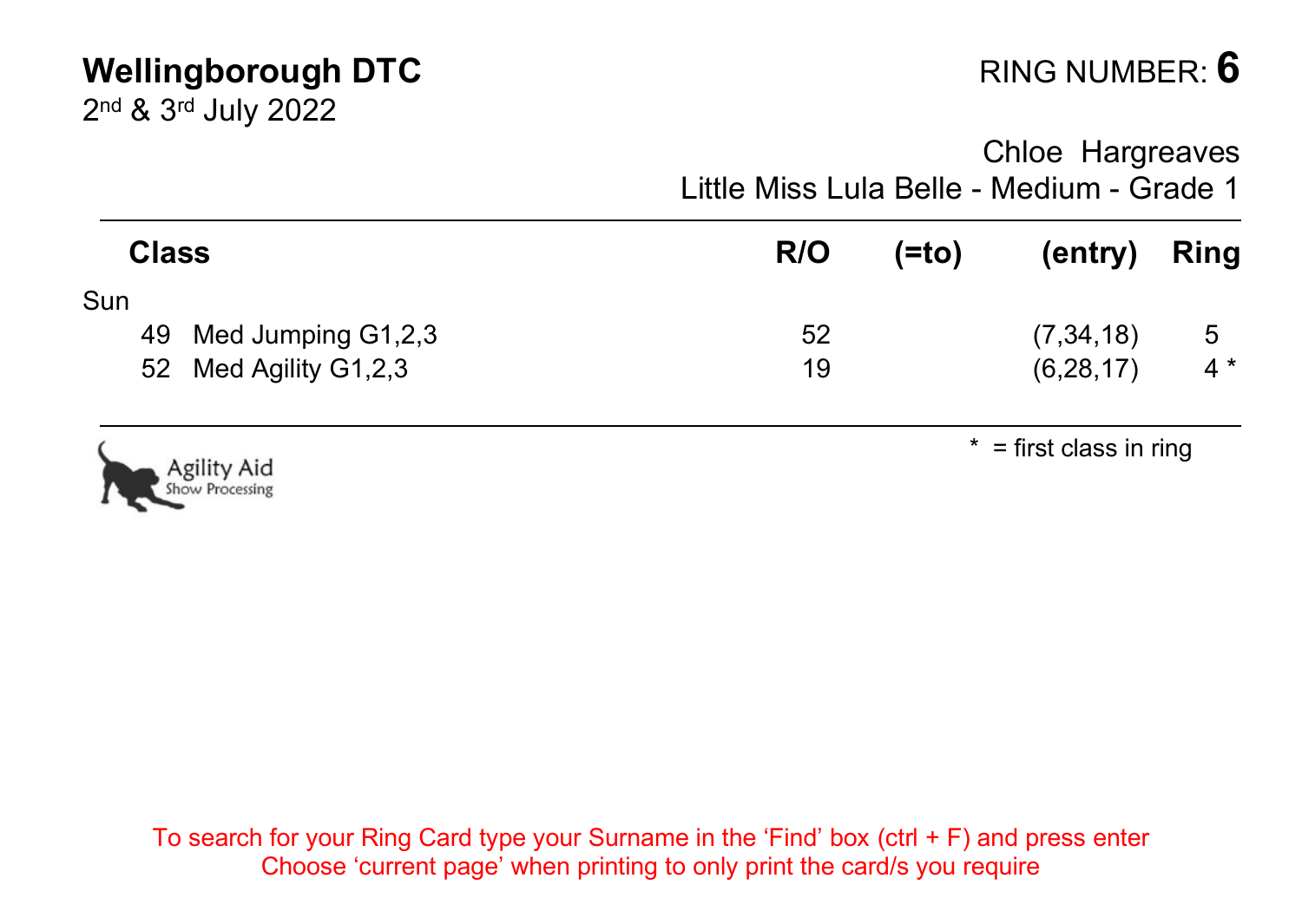|                  | <b>Wellingborough DTC</b><br>2nd & 3rd July 2022<br>Camping Booked |         |      | RING NUMBER: 13                        | Neal Lye |
|------------------|--------------------------------------------------------------------|---------|------|----------------------------------------|----------|
|                  |                                                                    |         |      | Tragility Will Do It - Large - Grade 7 |          |
| Class            |                                                                    | R/O     | (=to | (entry)                                | Ring     |
| Sat<br>Sun<br>66 | 32 Anysize Jumping CG1-7<br>Anysize Jumping CG1-7                  | 20<br>3 |      | (55)<br>(45)                           | 3<br>3   |

ility Aid

 $*$  = first class in ring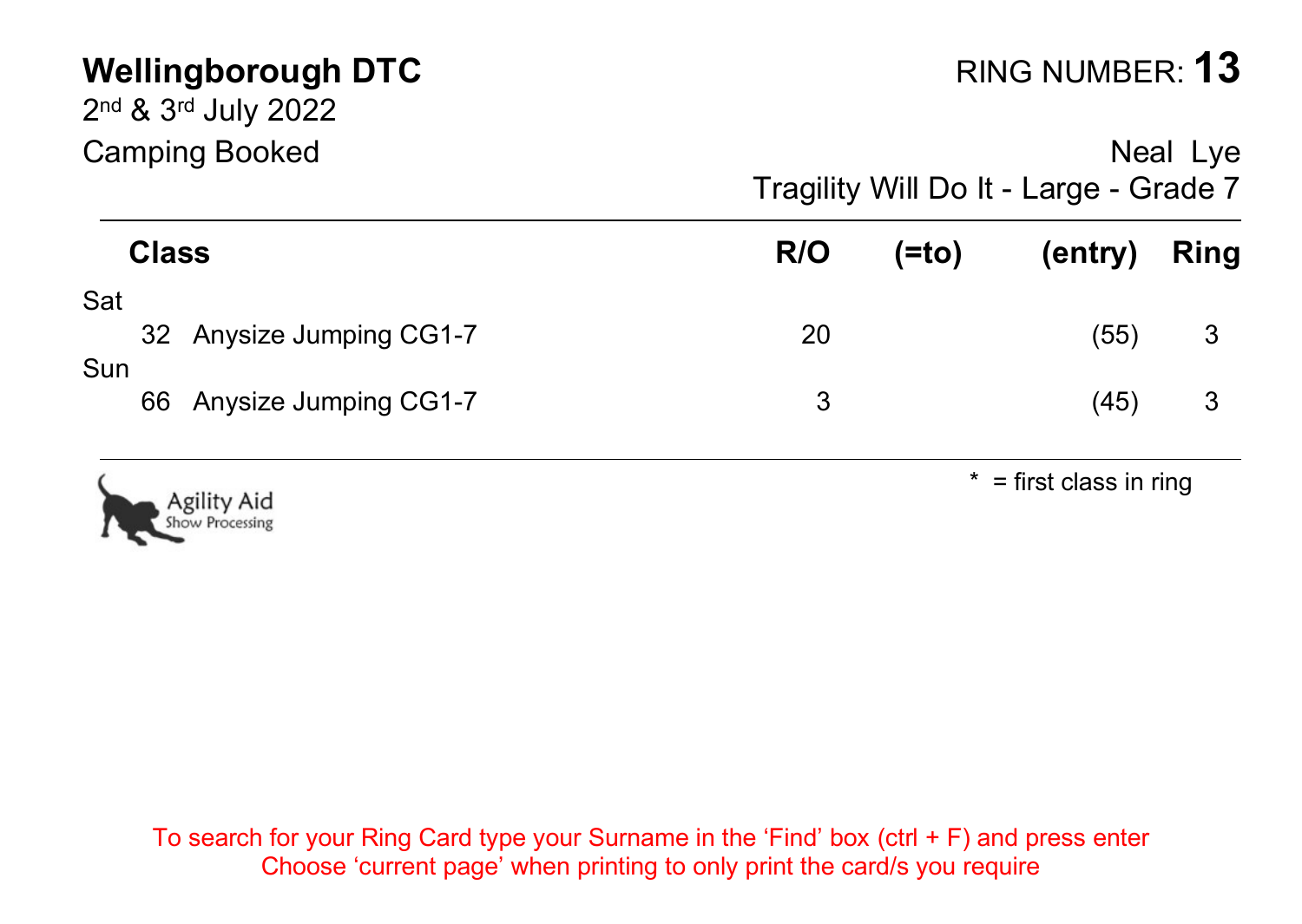2 nd & 3rd July 2022

Camping Booked **Neal Lye** Camping Booked **Neal Lye** An-Var-Ha Roo Bee - Intermediate - Grade 2

| <b>Class</b> |                            | R/O | (=to | (entry)     | Ring |
|--------------|----------------------------|-----|------|-------------|------|
| Sat          |                            |     |      |             |      |
| 9            | Int Jumping G1,2,3         | 31  |      | (4, 30, 38) | 3    |
|              | 12 Int Agility CG1-2       | 29  |      | (33)        | 6    |
| 16           | Int NBC Steeplechase CG1-7 | 29  |      | (65)        |      |
| Sun          |                            |     |      |             |      |
| 41           | Int Jumping G1,2,3         | 18  |      | (6, 29, 25) | 5    |
| 44           | Int Agility G1,2,3         | 34  |      | (6, 26, 25) | 4    |
| 47           | Int Helter Skelter CG1-3   | 33  |      | (44)        |      |
|              |                            |     |      |             |      |

 $*$  = first class in ring